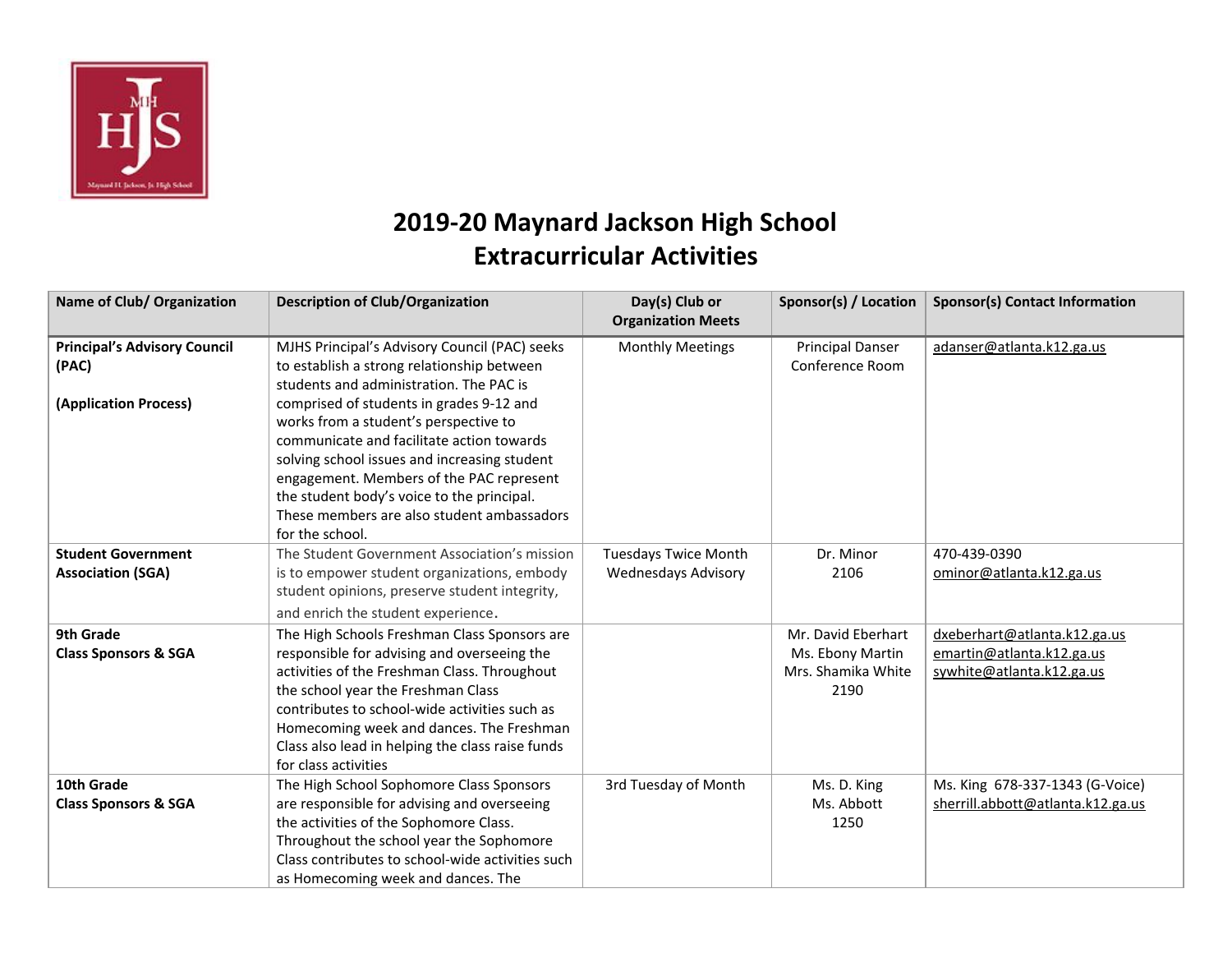|                                               | Sophomore Class also lead in helping the class<br>raise funds for class activities.                                                                                                                                                                                                                                                                                                                                                                                                                                                                                                                                                                                                    |                            |                                           |                                                                                             |
|-----------------------------------------------|----------------------------------------------------------------------------------------------------------------------------------------------------------------------------------------------------------------------------------------------------------------------------------------------------------------------------------------------------------------------------------------------------------------------------------------------------------------------------------------------------------------------------------------------------------------------------------------------------------------------------------------------------------------------------------------|----------------------------|-------------------------------------------|---------------------------------------------------------------------------------------------|
| 11th Grade<br><b>Class Sponsors &amp; SGA</b> | The High School Junior Class Sponsors are<br>responsible for advising and overseeing the<br>activities of the Junior Class. Throughout the<br>school year the Junior Class contributes to<br>school-wide activities such as Homecoming<br>week and dances. The Junior Class also lead in<br>helping the class raise funds for class activities                                                                                                                                                                                                                                                                                                                                         |                            | Ms A. Chambers<br>Ms. Q. Downer<br>2287   | ayasha.chambers@atlanta.k12.ga.us<br>guinyonta.downer@atlanta.k12.ga.us                     |
| 12th Grade<br><b>Class Sponsors</b>           | The High School Senior Class Sponsors are<br>responsible for advising and overseeing the<br>activities of the Senior Class. Throughout the<br>school year the Senior Class contributes to<br>school-wide activities such as Homecoming<br>week and dances. The Senior Class also lead in<br>helping the class raise funds for class activities                                                                                                                                                                                                                                                                                                                                         |                            | Ms. Martin<br>Ms. Woodall<br>Ms. Humphrey | emartin@atlanta.k12.ga.us<br>jwoodall@atlanta.k12.ga.us<br>inais.humphrey@atlanta.k12.ga.us |
| <b>Academic Decathlon</b>                     | Gifted Students Only - The United States<br>Academic Decathlon® is a ten-event scholastic<br>competition for teams of high school students.<br>Each high school enters a team of nine<br>students: 3 Honor students (3.750 - 4.00 GPA),<br>3 Scholastic students (3.00 - 3.749 GPA), and 3<br>Varsity students (0.00 - 2.999 GPA).<br>The theme for the 2019-2020 Academic<br>Decathlon is In Sickness and in Health: An<br>Exploration of Illness and Wellness.                                                                                                                                                                                                                       | <b>Wednesdays Advisory</b> | Ms. Ross                                  | dross@atlanta.k12.ga.us                                                                     |
| <b>Ambassadors</b>                            | Student Ambassadors are a group of students<br>dedicated to the positive promotion of<br>Maynard Jackson High School. Jaguar<br>Ambassadors will serve as liaisons for<br>prospective and new students. The Student<br>Ambassador's main job is to be a helpful,<br>friendly face for the new students on their first<br>day of school and for the remainder of the<br>school year. Student Ambassadors may be<br>asked to volunteer for various school events.<br>The Student Ambassadors' duties include:<br>1) Assisting students to find classrooms and<br>major areas of high school<br>2) Answering questions about activities,<br>classes, building facilities and school rules | By application only        | Mr. Decosta<br>Ms. Harris<br>1125         | keely.harris@atlanta.k12.ga.us<br>Anthony.Decosta1@atlanta.k12.ga.us                        |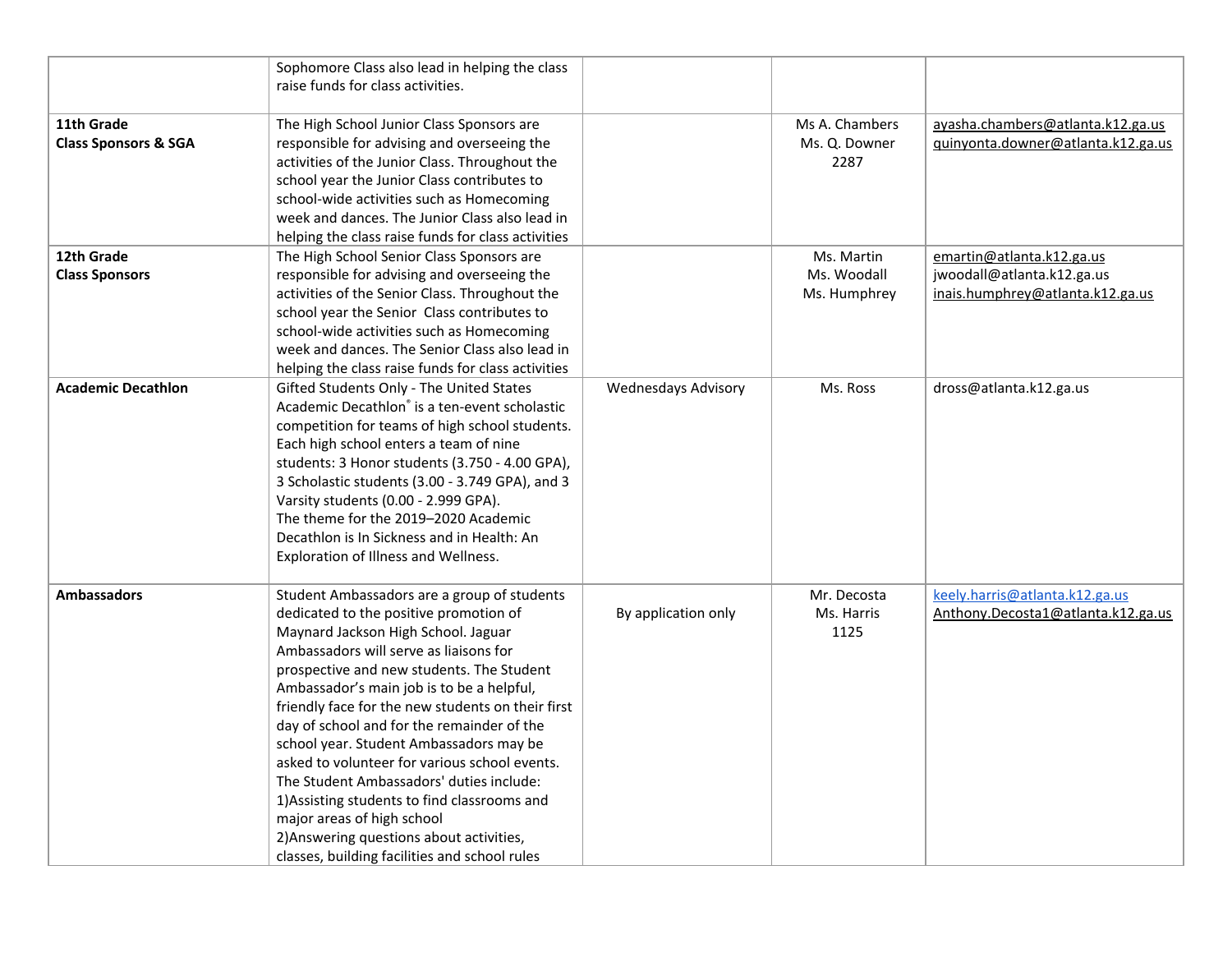|                                                       | 3) Positively representing the Maynard Jackson<br>student body                                                                                                                                                                                                                                                         |                                                                                        |                                     |                                                                 |
|-------------------------------------------------------|------------------------------------------------------------------------------------------------------------------------------------------------------------------------------------------------------------------------------------------------------------------------------------------------------------------------|----------------------------------------------------------------------------------------|-------------------------------------|-----------------------------------------------------------------|
|                                                       | 4) Acting as an ambassador to prospective<br>students and families at school events                                                                                                                                                                                                                                    |                                                                                        |                                     |                                                                 |
| <b>Anime Club</b>                                     | All things Anime, Manga, and CrunchyRoll<br>related. Kanpai!!!                                                                                                                                                                                                                                                         | Thursdays<br>3:30 - 5:00 pm                                                            | Mr. Eberhart<br>2180                | dxeberhart@atlanta.k12.ga.us                                    |
| <b>Gaming Club</b>                                    | Strategy based games, FPS, RP, LARP. All<br>games welcome from digital to reenactment.                                                                                                                                                                                                                                 | $5:00 - 6:30$ pm                                                                       |                                     |                                                                 |
| <b>Art Society Club</b>                               | Art focused after school enrichment<br>opportunities.                                                                                                                                                                                                                                                                  | Tuesdays                                                                               | Ms. Delong<br>1167                  | sdelong@atlanta.k12.ga.us                                       |
| <b>Audio Video Technology and</b><br><b>Film Club</b> | Our Career Technical Student Organizations<br>(CTSO) will primarily focus on students<br>competing at the state level SkillsUSA<br>conference in the areas of video<br>production/broadcasting and developing<br>MJHS's student run television station.                                                                | Mondays, Tuesdays and<br>Thursdays                                                     | Mr. Woolford<br>Dr. Hagans<br>1260  | kristan.woolford@apsk12.org<br>whagans@apsk12.org               |
| <b>Marching Band/</b><br><b>Jazzy Jags</b>            | Performing ensemble for football games,<br>which includes an auxiliary dance team.                                                                                                                                                                                                                                     | M-F, 3:45-4:25 PM<br>(Mandatory Tutorial)<br>M-F, 4:30-6:30 PM<br>(Rehearsal)          | Dr. Anderson<br>1318                | steven.anderson@atlanta.k12.ga.us                               |
| <b>Beta Club</b>                                      | Beta Club is an academic honors and youth<br>service organization which promotes the ideals<br>of academic achievement, character, service<br>and leadership among elementary and<br>secondary school students. Students are<br>invited to join once yearly based on overall<br>GPA (3.0).                             | 1st & 3rd Thursdays<br>3:45 pm - 4:40 pm                                               | Mr. McCall<br>2152                  | jjmccall@atlanta.k12.ga.us                                      |
| <b>Bicycle Club</b>                                   | Student-led club that provides opportunities<br>for beginner to experienced cyclists to learn<br>skills associated with bicycling for casual,<br>urban, endurance, off-road, and competitive<br>riding. Bicycles and gear are provided.<br>Participation is open to all students and<br>teachers of any grade and age. | <b>TBD</b>                                                                             | Mr. Yusef King<br>2207              | ygking@atlanta.k12.ga.us<br>404-759-1199 (cell)                 |
| <b>Chess Club</b>                                     |                                                                                                                                                                                                                                                                                                                        | Mondays 3:45 - 5:45 pm                                                                 | Mr. Venkatesh<br>Mr. Uchime<br>2175 | vramalngam@atlanta.k12.ga.us<br>obinna.uchime@atlanta.k12.ga.us |
| <b>Cooking Club</b>                                   |                                                                                                                                                                                                                                                                                                                        | Twice a month Tuesdays<br>8/28, 9/11, 9/25, 10/16, 10/30,<br>11/13, 11/27, 12/4, 12/11 | Ms. King<br>1295                    | deking@atlanta.k12.ga.us                                        |
| <b>Maynard Jackson Dance</b>                          | The Maynard Jackson Dance Company consists                                                                                                                                                                                                                                                                             | Tuesdays                                                                               | Ms. M. Moore                        | meredith.moore@atlanta.k12.ga.us                                |
| Company                                               | of pre-professional students who have goals of                                                                                                                                                                                                                                                                         | $4:00 - 5:30$                                                                          | G107                                |                                                                 |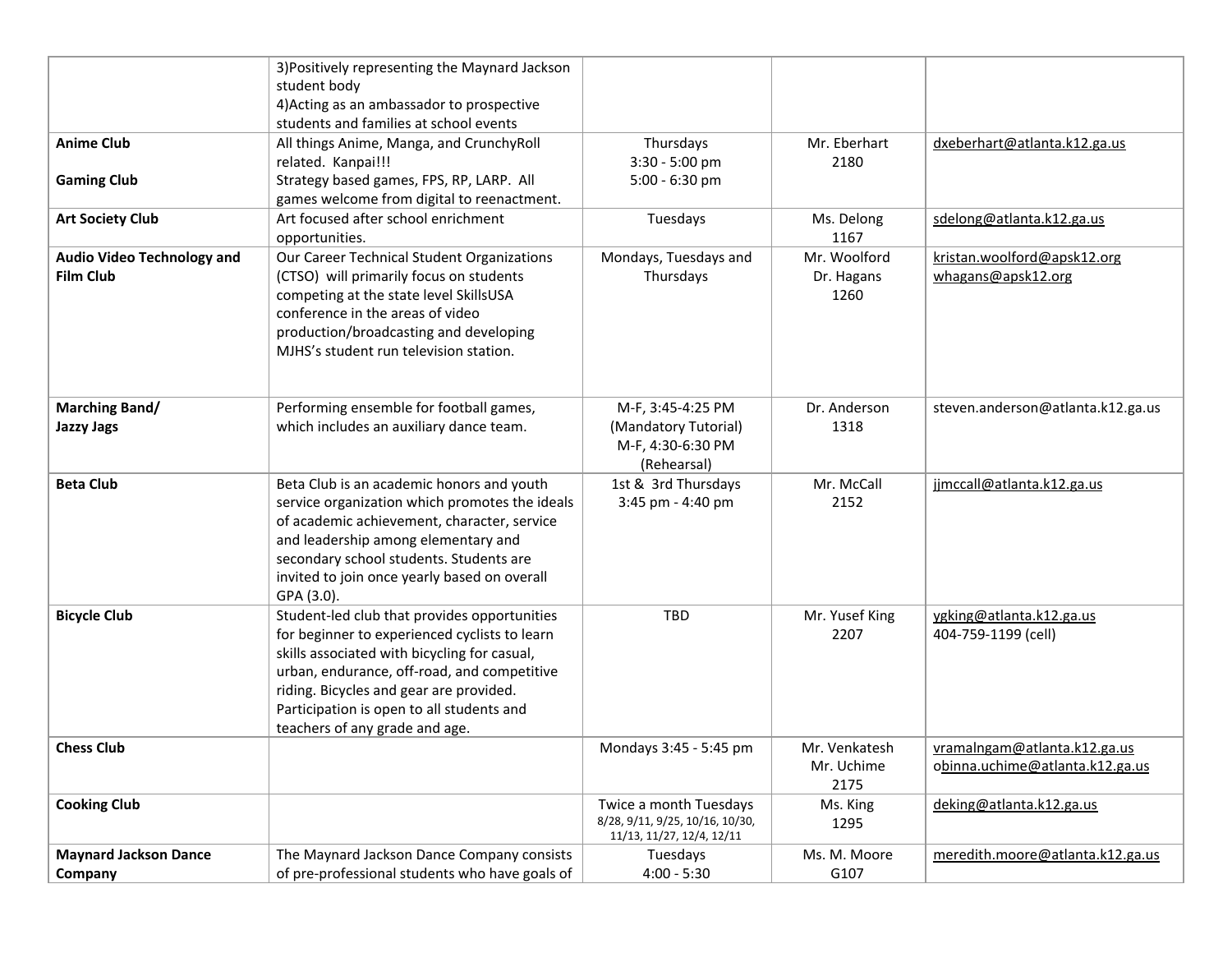|                                                               | dancing professionally after graduation or<br>wanting a BFA in Dance. This contemporary<br>dance company is a platform for gaining an<br>intense technical proficiency and adhering to<br>the performance standards set forth by the<br>state.                             |                                                                                                                              |                                                                                    |                                                                                               |
|---------------------------------------------------------------|----------------------------------------------------------------------------------------------------------------------------------------------------------------------------------------------------------------------------------------------------------------------------|------------------------------------------------------------------------------------------------------------------------------|------------------------------------------------------------------------------------|-----------------------------------------------------------------------------------------------|
| <b>Debate Team</b>                                            | Formal contest of argumentation.                                                                                                                                                                                                                                           | Interest meeting 9/4                                                                                                         | Mr. J. James<br>2299                                                               | joshua.james@atlanta.k12.ga.us<br>text or voicemail 770-605-8754                              |
| <b>Drama Club</b>                                             | The Drama Club is an extension of the drama<br>classes where we learn acting and technical<br>theater techniques. Members will participate<br>in all productions as crew and performers and<br>are offered workshops throughout the year.                                  | <b>Tuesdays and Thursdays</b>                                                                                                | Ms. Edwards<br>G116                                                                | aledwards@atlanta.k12.ga.us                                                                   |
| <b>Engineering and Robotics</b><br><b>Robotics Team (FRC)</b> |                                                                                                                                                                                                                                                                            | <b>TBD</b>                                                                                                                   | Mr. Ramalingam<br>2175                                                             | vramailngam@atlanta.k12.ga.us                                                                 |
| <b>Green Warriors</b>                                         | The Earth for Tomorrow Club will be focusing<br>on MJJ's Eco-School Status and the garden.<br>Members will be recycling, working on<br>pollinator plantings, conducting energy audits<br>and growing sustainable foods grown through<br>hydroponics.                       | <b>Tuesdays and Thursdays</b>                                                                                                | Mrs. Stephens<br>Ms. Abbott<br>1258                                                | amstephens@atlanta.k12.ga.us<br>sherrill.abbott@atlanta.k12.ga.us                             |
| <b>FBLA (Future Business Leaders</b><br>of America)           | <b>FBLA is the Career Technical Student</b><br>Organization for the Web Design Pathway.<br>While students within the Pathway are<br>encouraged to attend, all students are<br>welcome.                                                                                     | 9th grade infused into<br><b>Digital Technology Class</b><br><b>Upper class Wednesdays</b><br>once a month<br>3:30 - 4:30 pm | Mrs. Muhammad<br>2251                                                              | cwmuhammad@atlanta.k12.ga.us                                                                  |
| FCA (Fellowship of Christian<br>Athletes)                     | <b>Interdenominational Christian sports</b><br>ministry.                                                                                                                                                                                                                   | <b>Tuesdays</b><br>$3:45 - 4:15$ pm                                                                                          | 1285                                                                               |                                                                                               |
| <b>Fifteen (Essential 2 Life)</b>                             | <b>Leadership Mentoring Program</b>                                                                                                                                                                                                                                        | <b>Application Process</b><br>10th grade only<br><b>September TBD</b>                                                        | Ms. A. Edmonds<br><b>Mrs. A.Chambers</b><br>1124                                   | ajedmonds@atlanta.k12.ga.us                                                                   |
| <b>Garden Club</b>                                            | Students will have the opportunity to develop<br>an urban garden. They will work with the<br>local community to provide all with fresh<br>produce. Students will develop an urban<br>agriculture system on the roof of MJHS.                                               | <b>Tuesdays and Thursdays</b>                                                                                                | <b>Ms. Stephens</b><br>Ms. Abbott<br>Mr. Y. King<br>1258                           | amstephens@atlanta.k12.ga.us<br>sherrill.abbott@atlanta.k12.ga.us<br>ygking@atlanta.k12.ga.us |
| <b>Gay Straight Alliance</b><br><b>G.S.A.</b>                 | An open forum discussion where students<br>discuss the cultural, social-economic,<br>emotional, and religious/spiritual aspects of<br>gender, sexuality, and individual preferences.<br>How are these external influences<br>contributing/detracting from the individual's | <b>Every other Thursday</b><br>3:30-4:15 pm<br>8/30, 9/13, 9/27, 10/18<br>11/1, 11/15, 11/29, 12/13                          | Ms. Elliott,<br>Ms. K. Harris<br>Ms. V. Dennis<br>Ms. James<br><b>Media Center</b> | dcelliott@atlanta.k12.ga.us<br>keely.harris@atlanta.k12.ga.us                                 |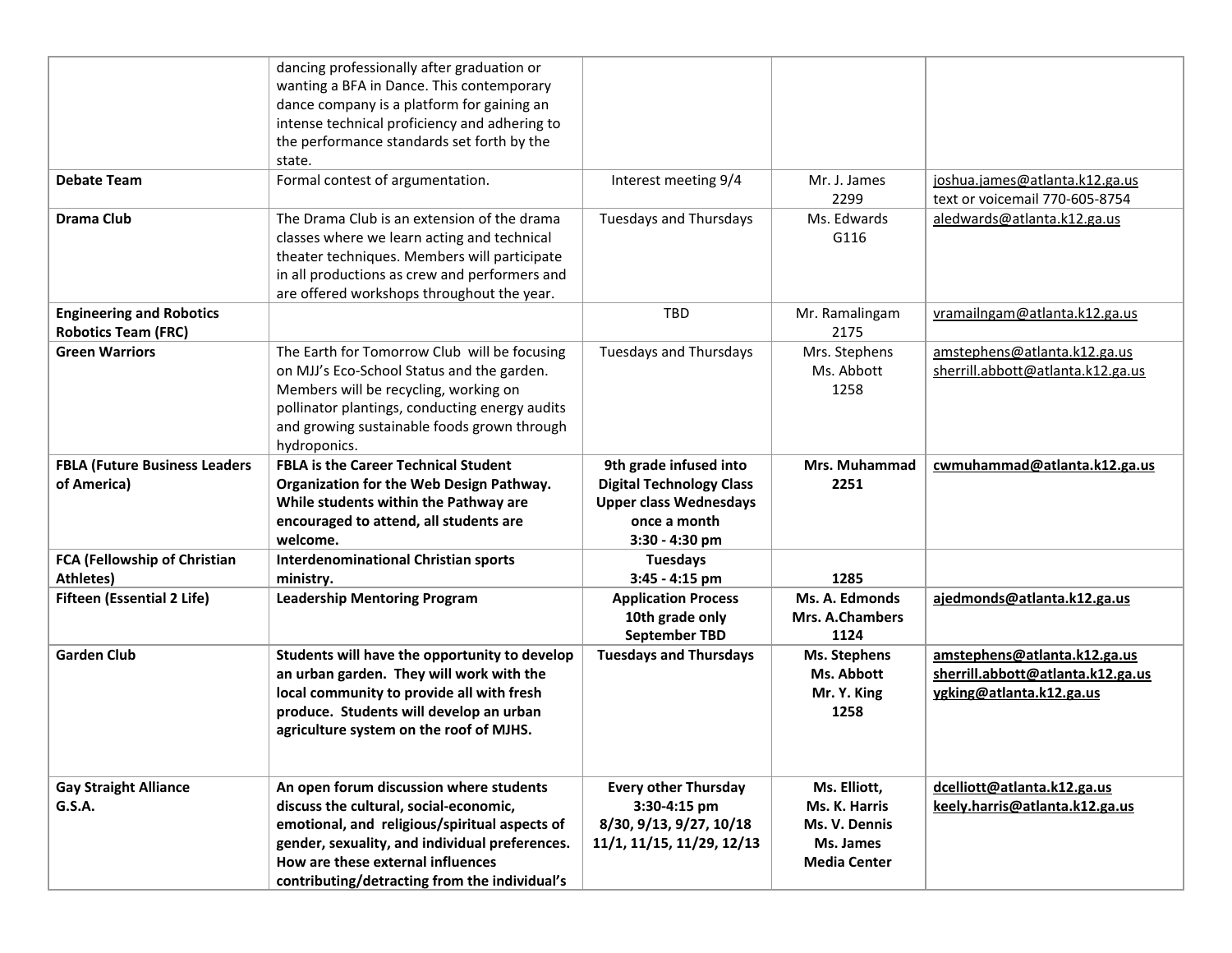|                                                                                      | well-being? Through dialogue and ongoing<br>discussion, we can achieve a level of social<br>dignity, self-respect, and human collaboration<br>of consciousness that will give insight to<br>students who are of the Gay, Straight, and<br><b>Bi-Sexual preferences.</b><br>Twitter: MJHS_GSA<br>Instagram: maynard.gsa                                                                                                                                                                                                        |                                              |                                                   |                                                                     |
|--------------------------------------------------------------------------------------|-------------------------------------------------------------------------------------------------------------------------------------------------------------------------------------------------------------------------------------------------------------------------------------------------------------------------------------------------------------------------------------------------------------------------------------------------------------------------------------------------------------------------------|----------------------------------------------|---------------------------------------------------|---------------------------------------------------------------------|
| <b>GERLS (Girls Empowered in</b><br>Relationships, Leadership, and<br><b>Service</b> | Girls empowered in relationships, leadership, and<br>service" represents the Maynard Jackson High<br>School community. By embracing the PBIS<br>initiatives and slogan "be respectful, be<br>responsible, and be safe" we will encourage young<br>women to raise the standards of excellence and<br>blossom into beautiful young women.                                                                                                                                                                                       | <b>Thursdays</b><br>3:45-4:45 pm             | <b>Ms. Baines</b><br><b>Mrs. Chambers</b><br>1250 | joyya.baines@atlanta.k12.ga.us<br>ayasha.chambers@atlanta.k12.ga.us |
| <b>International Thespian Society</b>                                                | ITS is the only honor society to recognize<br>secondary school students for outstanding<br>work in theater and offers outside<br>performance venues and college auditions to<br>formal awards and scholarships.                                                                                                                                                                                                                                                                                                               | <b>Tuesdays and Thursdays</b>                | Ms. Edwards<br>G116                               | aledwards@atlanta.k12.ga.us                                         |
| Jaguar Book Club                                                                     | The MJHS Jaguar Book Club meets on a<br>monthly basis to discuss popular book<br>selections. Meetings are informal and<br>everyone is welcome - just stop by the Media<br>Center to pick up the information on our latest<br>selection.                                                                                                                                                                                                                                                                                       | Monthly TBA                                  | Lisa Gaither<br>Media Center                      | lgaither@atlanta.k12.ga.us                                          |
| <b>JROTC Color Guard</b>                                                             | <b>JROTC Members</b>                                                                                                                                                                                                                                                                                                                                                                                                                                                                                                          | Monday after school                          | SGM Keys<br>G340                                  | pkeys@atlanta.k12.ga.us                                             |
| <b>JROTC Rifle Team</b>                                                              | <b>JROTC Members</b>                                                                                                                                                                                                                                                                                                                                                                                                                                                                                                          | Tues/Thurs after school                      | <b>ITC Hayes</b><br>G320                          | keith.hayes@atlanta.k12.ga.us                                       |
| <b>JROTC Drill Team</b>                                                              | <b>JROTC Members</b>                                                                                                                                                                                                                                                                                                                                                                                                                                                                                                          | Wednesday after school                       | <b>SSC Bleach</b><br>G336                         | hbleach@atlanta.k12.ga.us                                           |
| <b>Maynard Jackson Youth</b><br><b>Foundation</b>                                    | The MJYF Leadership Academy provides a<br>unique opportunity for students to gain<br>valuable real world experience while also<br>pursuing academic excellence. MJYF prepares<br>Atlanta's talented young people for college,<br>career, and lifelong leadership. Over the<br>course of junior and senior years in high<br>school, the MJYF develops and teaches skills<br>and principles in Leadership, Critical Thinking,<br>Entrepreneurship, Community Service, Civic<br>Engagement, and College and Career<br>Readiness. | Application process<br>1st and 3rd Saturdays | Mr. Virgil Murray<br>Mr. Y. King                  | vmurray.mjyf@gmail.com<br>ygking@atlanta.k12.ga.us                  |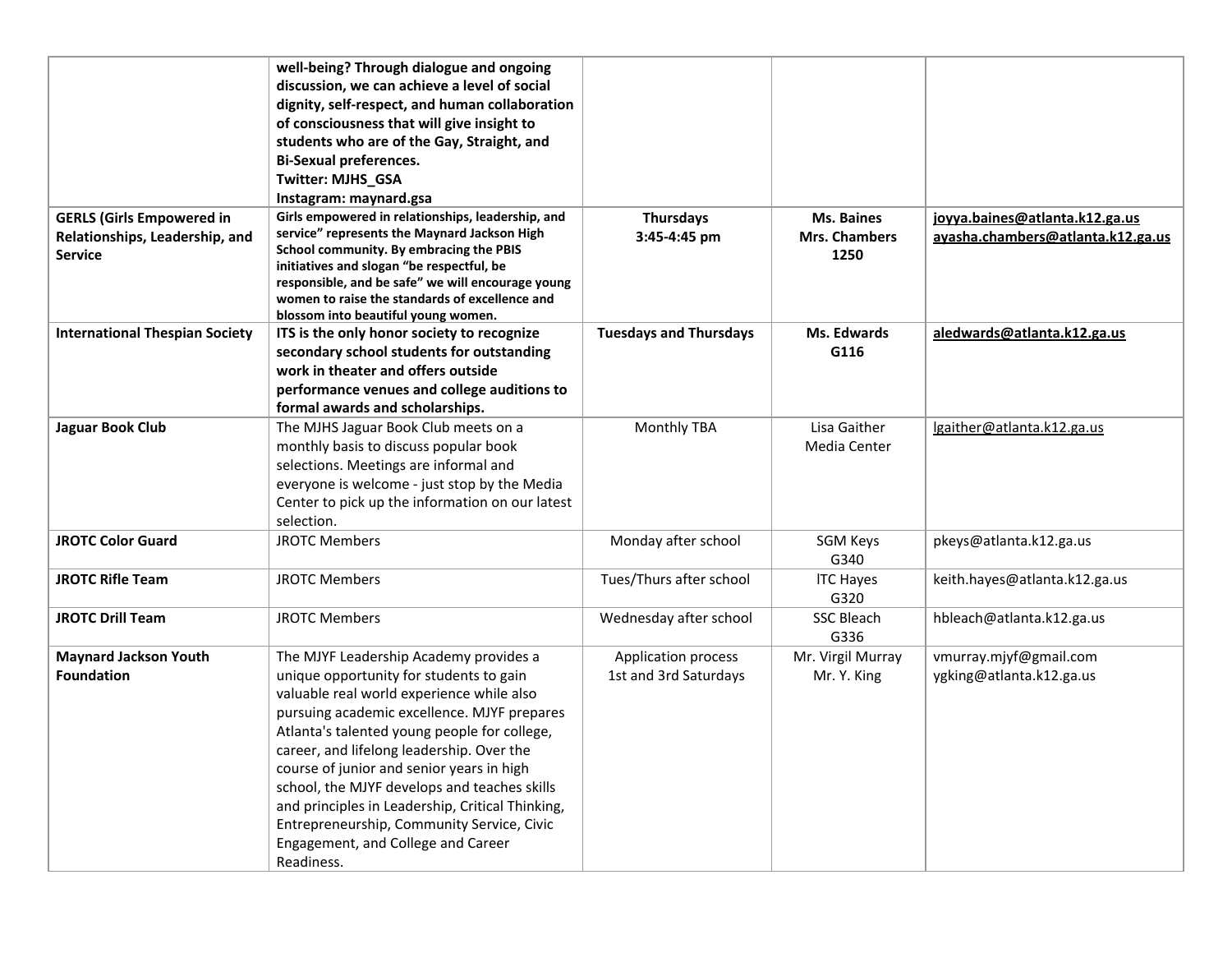| <b>Outward Bound</b>                                                          | Outward Bound is a program of challenging outdoor<br>adventures that focuses on team building,<br>collaboration, and problem-solving. Participants<br>engage in a series of activities such as ropes<br>courses, community service, and wilderness<br>expeditions, to encourage them to actively support<br>each other as they learn about communicating<br>effectively, accepting others, making positive and<br>difficult choices, and understanding the value of<br>perseverance. Most activities are completed during<br>school hours. The program culminates in a 5-night<br>wilderness hiking trip in the western North Carolina<br>Mountains. | <b>TBD</b>                                   | Ms. Arciaga,<br>Mr. Uchime<br>2250 | mikayla.arciaga@atlanta.k12.ga.us<br>obinna.uchime@atlanta.k12.ga.us |
|-------------------------------------------------------------------------------|------------------------------------------------------------------------------------------------------------------------------------------------------------------------------------------------------------------------------------------------------------------------------------------------------------------------------------------------------------------------------------------------------------------------------------------------------------------------------------------------------------------------------------------------------------------------------------------------------------------------------------------------------|----------------------------------------------|------------------------------------|----------------------------------------------------------------------|
| <b>Emory Pipeline Program</b>                                                 | Emory medical students and staff work with<br>MJHS students that are interested in careers in<br>medicine. Students are mentored on<br>Wednesday after school at Emory Medical<br>School and can participate in a summer camp<br>at Emory.                                                                                                                                                                                                                                                                                                                                                                                                           |                                              | Ms Stephens<br>1258                | amstephens@atlanta.k12.ga.us                                         |
| <b>Quiz Bowl</b>                                                              | Team preparation for High Q competition                                                                                                                                                                                                                                                                                                                                                                                                                                                                                                                                                                                                              | Thursdays                                    | Ms. D. Ross<br><b>Location TBD</b> | dross@atlanta.k12.ga.us                                              |
| <b>MJHS Service Club</b>                                                      | The MJHS Service Club is a student-ran group<br>that provides and connects other students<br>with accessible and organized service projects<br>so they can gain hours needed for graduation,<br>help the community, and foster positive<br>change.                                                                                                                                                                                                                                                                                                                                                                                                   | Tuesdays<br>$3:45 - 4:45$ pm                 | Mr. Y. King<br>1258                | ygking@atlanta.k12.ga.us<br>404-759-1199 (cell)                      |
| <b>Spanish Club</b>                                                           |                                                                                                                                                                                                                                                                                                                                                                                                                                                                                                                                                                                                                                                      | <b>TBD</b>                                   | Mrs. Lopez<br>2219                 | mmlopez@atlanta.k12.ga.us                                            |
| <b>Student Educational</b><br><b>Experience Development</b><br>(SEED) Program | Partnership with Emory University in which<br>students engage and participate in a wide<br>variety of activities and experiences on the<br>college campus with Emory University<br>students and professors. Open to grades 9-11                                                                                                                                                                                                                                                                                                                                                                                                                      | Saturdays<br>9/29, 11/10, 2/9,<br>3/30, 4/27 | Mr. Y. King<br>2207                | ygking@atlanta.k12.ga.us<br>404-759-1199 (cell)                      |
| <b>Tri-M National Music Honor</b><br><b>Society</b>                           | The Tri-M Music Honor Society is a program of<br>NAfME which focuses on creating future leaders in<br>music education and music advocacy. Tri-M is the<br>only national honor society for student musicians in<br>grades 6-12. There are more than 1,900 chapters<br>across all 50 states, involving more than 75,000<br>students. Each year, these students contribute<br>more than 750,000 service hours to their schools<br>and local communities, and raise nearly \$1 million<br>for causes they care about. NAfME awards more<br>than \$4,500 in scholarships each year to chapters<br>that demonstrate exceptional service and<br>leadership. | Tuesday 3:45-5:00 pm                         | Mr. Rodriguez<br>G100              | Sergio.Rodriquez@atlanta.k12.ga.us                                   |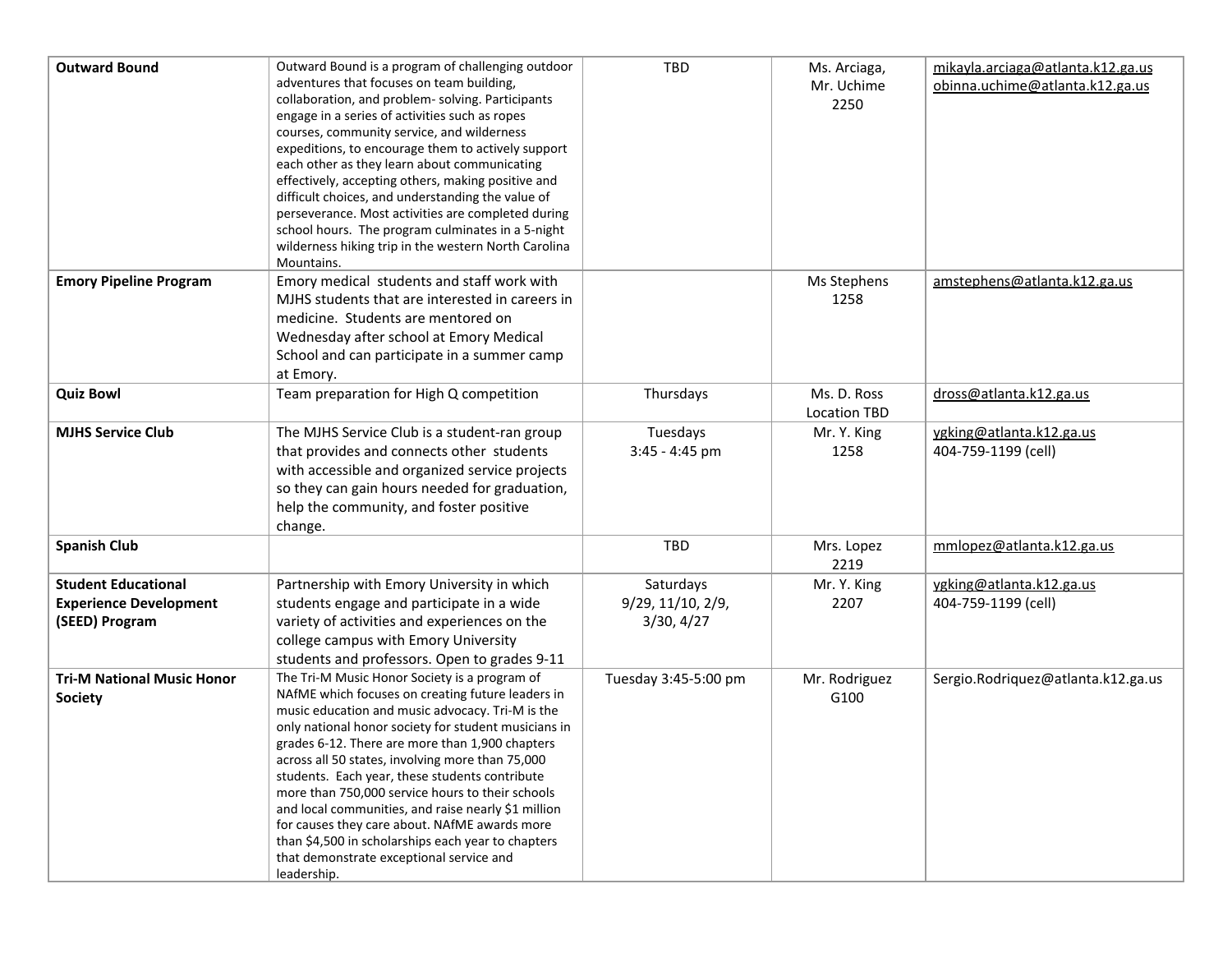| <b>Girls Who Code</b>         | Girls Who Code (GWC) Club is a free extracurricular<br>program for our 9 <sup>th</sup> -12th grade young ladies at<br>Maynard Jackson H.S. Girls Who Code teaches club<br>members about Computer Science (CS) in a fun,<br>engaging and safe environment!<br>GWC Clubs take place throughout the academic<br>year, after school. They serve as a place for girls to<br>spend time together while learning about computer<br>science and building their confidence. The club<br>provides participants with a sisterhood of          | First and Third Tuesday<br>$3:45 - 4:45$ pm | Dr. Whittaker-Brown<br>Dr. Edwards | allison.whittaker@atlanta.k12.ga.us<br>deedwards@atlanta.k12.ga.us |
|-------------------------------|------------------------------------------------------------------------------------------------------------------------------------------------------------------------------------------------------------------------------------------------------------------------------------------------------------------------------------------------------------------------------------------------------------------------------------------------------------------------------------------------------------------------------------|---------------------------------------------|------------------------------------|--------------------------------------------------------------------|
|                               | supportive peers and role models, and an<br>opportunity to use their skills to positively impact<br>their community.                                                                                                                                                                                                                                                                                                                                                                                                               |                                             |                                    |                                                                    |
|                               | The GWC curricula include activities for students<br>from all backgrounds, from young ladies with no<br>computer science experience all the way up to<br>students who have college-level knowledge of<br>concepts.                                                                                                                                                                                                                                                                                                                 |                                             |                                    |                                                                    |
| V2V Program                   | Social Emotional Learning program                                                                                                                                                                                                                                                                                                                                                                                                                                                                                                  | 14 week program<br>August - November        | Ms. A. Edmonds<br>Ms. T. Petty     | ajedmonds@atlanta.k12.ga.us<br>takana.petty@atlant.k12.ga.us       |
| Yearbook                      |                                                                                                                                                                                                                                                                                                                                                                                                                                                                                                                                    |                                             | Ms.I. Humphrey<br>2102             | inais.humphrey@atlanta.k12.ga.us                                   |
| <b>Yoga Club</b>              |                                                                                                                                                                                                                                                                                                                                                                                                                                                                                                                                    | Tuesday<br>3:45-4:45 pm                     | Ms. Arafat<br>1217                 | sara.arafat@atlanta.k12.ga.us<br>312-659-5929                      |
| <b>Poetry Out Loud</b>        | Poetry Out Loud is a national arts education<br>program that encourages the study of great<br>poetry by offering free educational materials<br>and a dynamic recitation competition to high<br>schools across the country. This program helps<br>students master public speaking skills, build<br>self-confidence, and learn about literary<br>history and contemporary life. Poetry Out<br>Loud is a partnership of the National<br>Endowment for the Arts, Poetry Foundation,<br>and the state and jurisdictional arts agencies. |                                             | Mrs. K. Pooler<br>Ms. D. King      | kepooler@atlanta.k12.ga.us<br>deking@atlanta.k12.ga.us             |
| <b>National Honor Society</b> | The National Honor Society (NHS) elevates a<br>school's commitment to the values of<br>scholarship, service, leadership, and character.<br>These four pillars have been associated with<br>membership in the organization since its<br>inception in 1921.                                                                                                                                                                                                                                                                          |                                             | Ms. King                           | deking@atlanta.k12.ga.us                                           |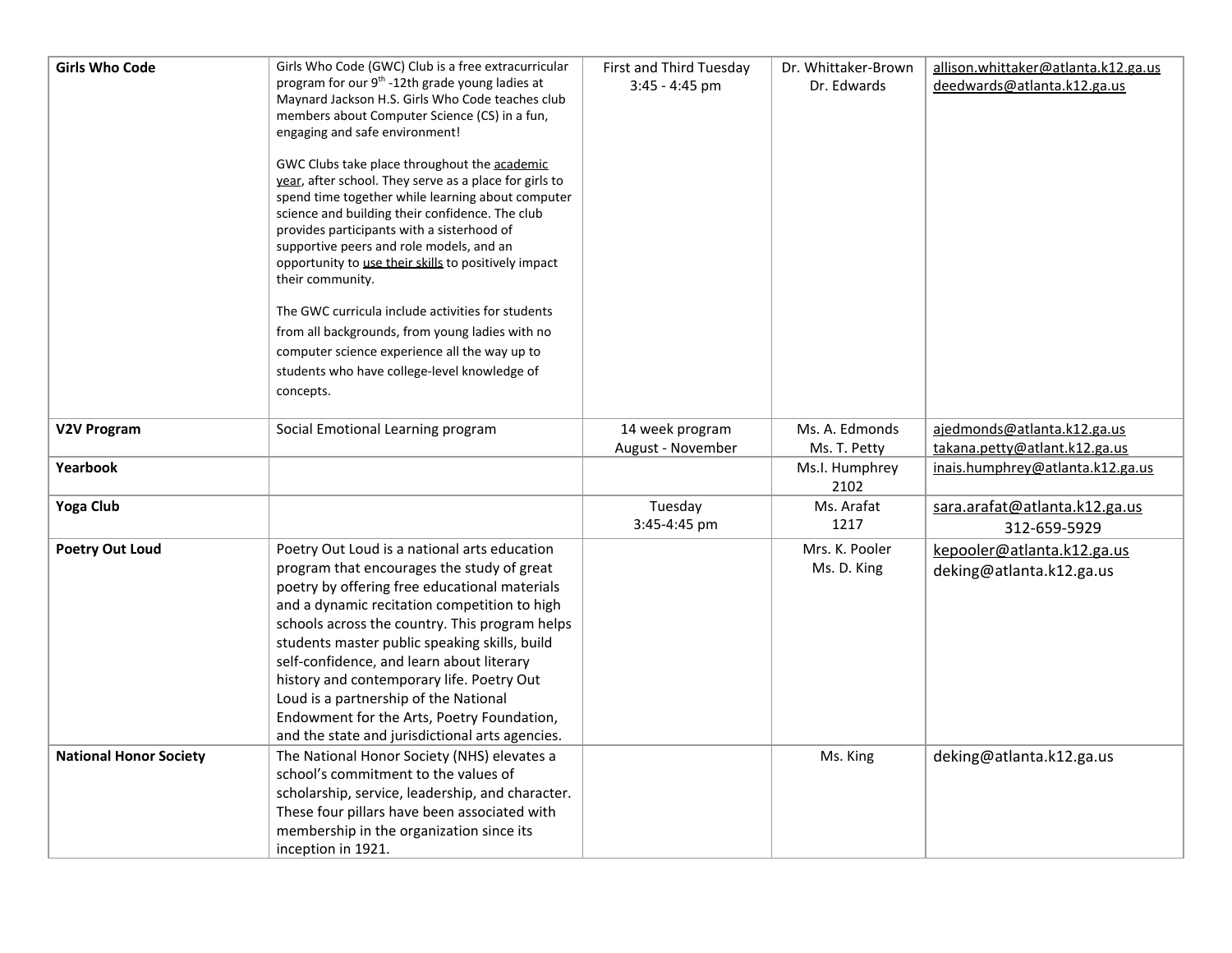| Mu Alpha Theta<br><b>Mathematics Honor Society</b> | Mu Alpha Theta, the National High School and<br>Two-Year College Mathematics Honor Society,<br>was formed in 1957 at the University of<br>Oklahoma. We are dedicated to inspiring a<br>keen interest in mathematics, developing<br>strong scholarship in the subject, and<br>promoting the enjoyment of mathematics in<br>high school and two-year college students.<br>Currently, more than 124,000 students are Mu<br>Alpha Theta members at more than 2,633<br>schools in the United States and in 23 foreign<br>countries. |                                                                                | Mr. Montgomery<br>Ms. Arciaga       | kenneth.montgomer@atlanta.k12<br>.ga.us<br>mikayla.arciaga@atlanta.k12.ga.u<br><u>s</u> |
|----------------------------------------------------|--------------------------------------------------------------------------------------------------------------------------------------------------------------------------------------------------------------------------------------------------------------------------------------------------------------------------------------------------------------------------------------------------------------------------------------------------------------------------------------------------------------------------------|--------------------------------------------------------------------------------|-------------------------------------|-----------------------------------------------------------------------------------------|
| eSports                                            | Esports (also known as electronic sports,<br>e-sports, or eSports) is a form of competition<br>using video games. Most commonly, esports<br>takes the form of organized, multiplayer video<br>game competitions, particularly between<br>professional players, individually or as teams.                                                                                                                                                                                                                                       |                                                                                | Mr. Eberhart                        | dxeberhart@atlanta.k12.ga.us                                                            |
| <b>German Exchange Program</b>                     |                                                                                                                                                                                                                                                                                                                                                                                                                                                                                                                                | See application                                                                | Ms. A. Elliot                       | dcelliott@atlanta.k12.ga.us                                                             |
| <b>Spanish Club</b>                                | The Spanish Club is a great opportunity for<br>students who have a passion for Spanish to get<br>together to practice the language and learn<br>about the culture of Spanish-speaking<br>countries in a social environment. The club<br>also honors the importance of helping the<br>community by participating in community<br>service projects.                                                                                                                                                                              | Last Thursday of the<br>month<br>3:30-4:30pm                                   | Mrs. Lopez<br>Ms. Beam<br>Room 2219 | mmlopez@atlanta.k12.ga.us<br>Hannah.beam@atlanta.k12.ga.us                              |
| Pitch                                              | Compete in SHARK TANK style action with an<br>on campus business & innovation incubator!<br>Create your best new business and/ or product<br>design and product pitch. There are 12<br>national level competitions for high school<br>students and teams. Let's go for the Gold!<br>What will you make today?                                                                                                                                                                                                                  | Meets: 1st and 3rd<br>Wednesday each month<br>Time: 3:40 to 4:30<br>Room: 1253 | Ms. Goodvin                         | ngoodvin@atlanta.k12.ga.us                                                              |
| <b>21st Century Leaders</b>                        | 21 <sup>st</sup> Century Leaders' strength and distinction<br>lie in the engagement of business leaders and<br>professionals as volunteers, the retooling of<br>high-level corporate leadership training<br>programs for our program delivery model, and<br>an unyielding commitment to the power of                                                                                                                                                                                                                           |                                                                                | Dr. Minor<br>2106                   | 470-439-0390<br>ominor@atlanta.k12.ga.us                                                |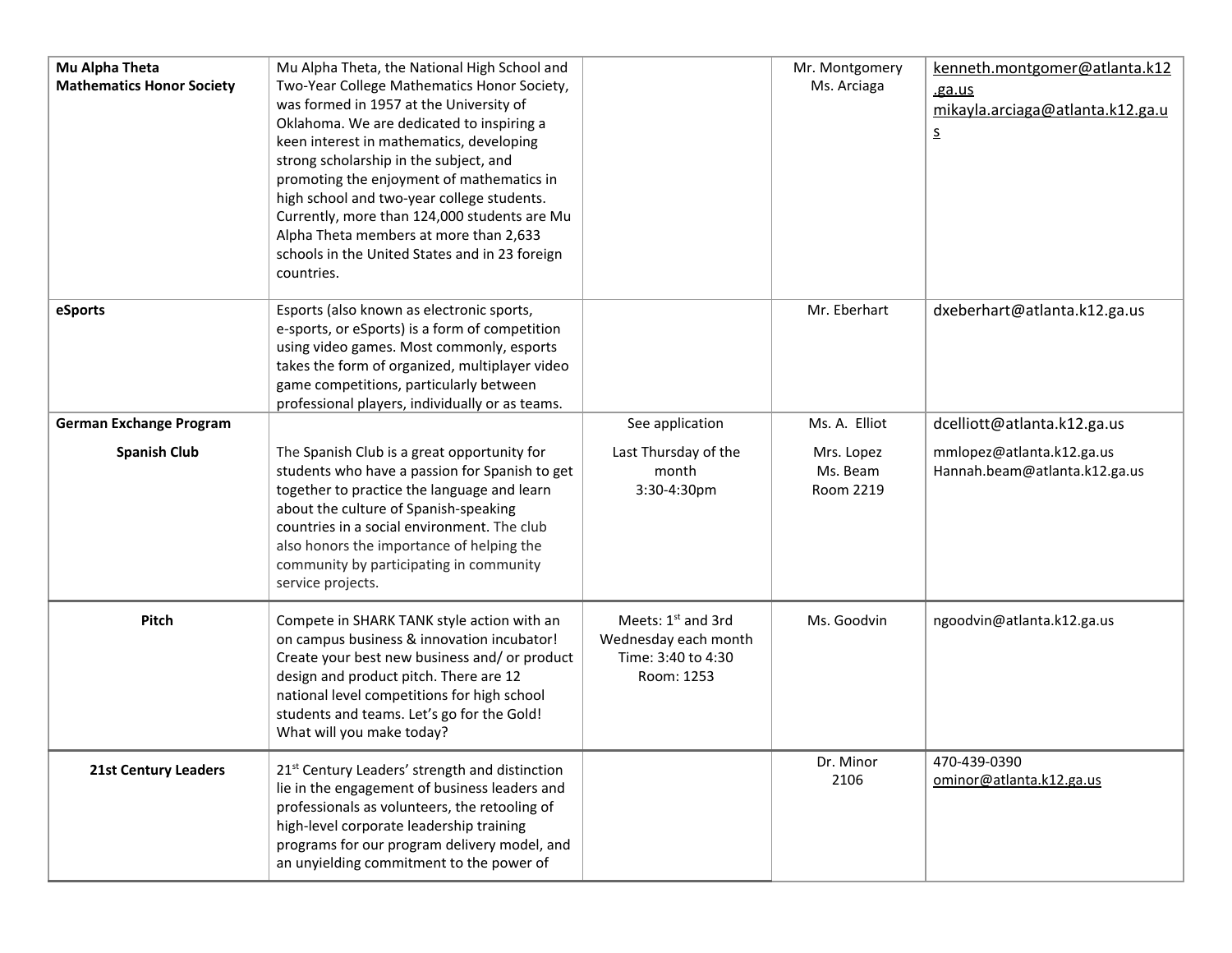|                                  | diversity. Throughout our history, 21 <sup>st</sup> Century<br>Leaders has connected thousands of Georgia<br>youth and business and professional<br>volunteers for one purpose - to inspire the<br>next generation of leaders to lead our<br>businesses and our communities.<br>The purpose of our leadership programs are<br>to:<br><b>CONNECT</b> students with a diverse<br>group of peers professionals, ideas<br>and organizations<br>TRANSFORM student's skill-sets,<br>$\bullet$<br>ideas and attitudes<br><b>INSPIRE</b> students to demonstrate<br>$\bullet$<br>leadership by planning for their<br>future, taking on new leadership<br>positions, seeking out new<br>opportunities, and giving back to their<br>communities |                   |                                          |
|----------------------------------|---------------------------------------------------------------------------------------------------------------------------------------------------------------------------------------------------------------------------------------------------------------------------------------------------------------------------------------------------------------------------------------------------------------------------------------------------------------------------------------------------------------------------------------------------------------------------------------------------------------------------------------------------------------------------------------------------------------------------------------|-------------------|------------------------------------------|
| <b>Model United Nations</b>      | Model United Nations, also known as Model<br>UN or MUN, is an extra-curricular activity in<br>which students typically roleplay delegates to<br>the United Nations and simulate<br>UNcommittees. This activity takes place at<br>MUN conferences, which is usually organized<br>by a high school or college MUN club.                                                                                                                                                                                                                                                                                                                                                                                                                 | Dr. Minor<br>2106 | 470-439-0390<br>ominor@atlanta.k12.ga.us |
| <b>Future Leaders of America</b> | Future Leaders of America will consist of high<br>school students gathering together once a<br>week after school and will be held in Dr.<br>Minor's room in 2106. This club is designed for<br>students who are interested in current issues,<br>politics and the government. Students will<br>participate in a National Security Council<br>Simulation where they work together to solve<br>a crisis the United States is involved in, either<br>current or in the past. The roles of the<br>simulation consist of the President, Vice<br>President, National Security Advisor, Chief of                                                                                                                                             | Dr. Minor<br>2106 | 470-439-0390<br>ominor@atlanta.k12.ga.us |